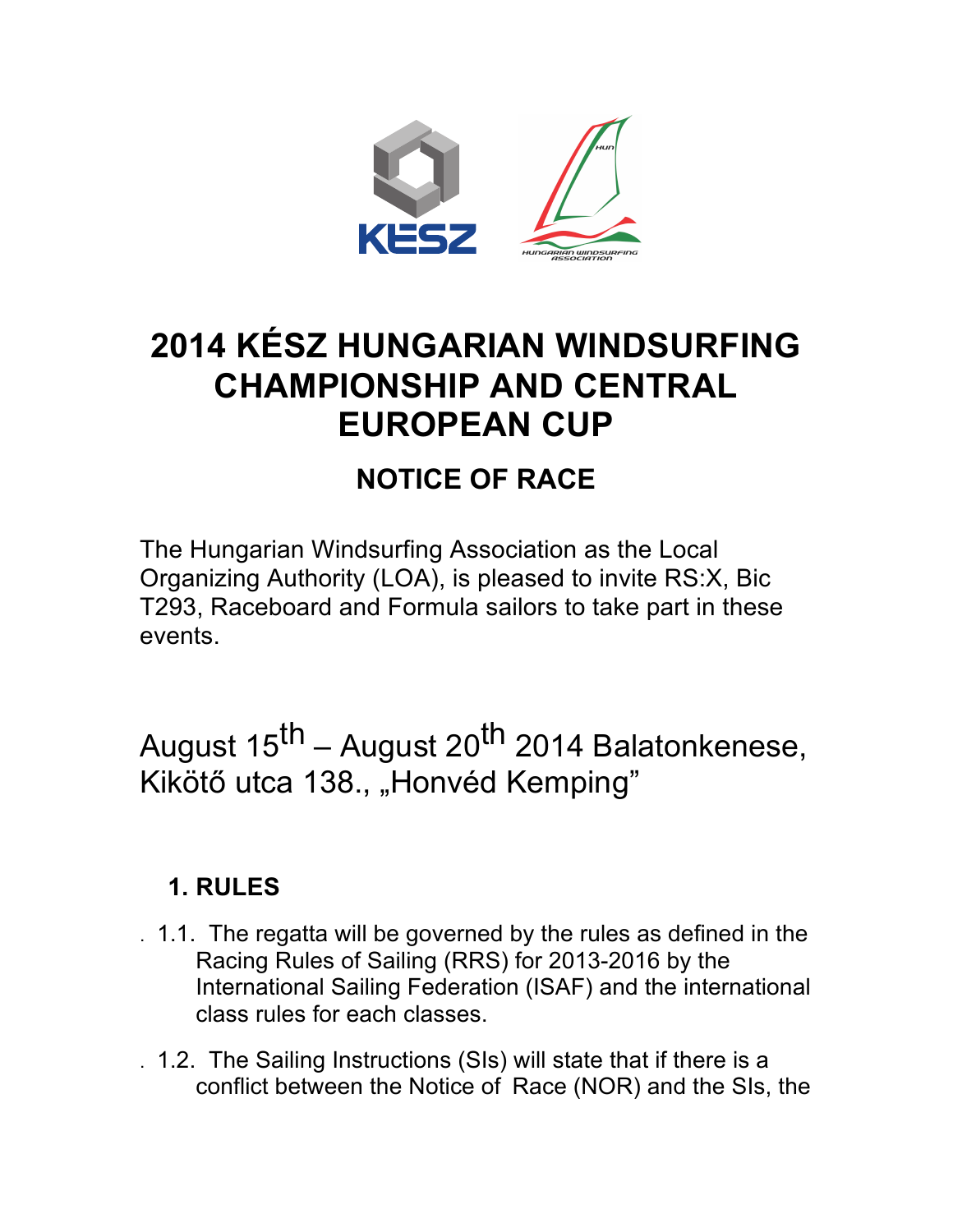SIs will take precedence.

. 1.3.If there is a conflict between languages the English text will take precedence.

## . **2. ADVERTISING**

. 2.1. Sails and competitors may be required to carry advertising for event sponsors, which will be supplied by the local organizing committee in accordance with ISAF Regulation 20 – Advertising Code. **3.** 

### . **3. ELIGIBILITY AND ENTRY REGULATIONS**

- . 3.1. Divisions:
	- $\triangleright$  RS:X Men and Women
	- $\triangleright$  RS:X Youth
	- $\triangleright$  Raceboard (Men and Women)
	- $\triangleright$  Formula
	- $\triangleright$  Bic Techno 293 U17 (Boys/Girls)
	- $\triangleright$  (Bic Techno 293 U15 if there are more than 5 entries in the division)
- 3.2.If there are more than 5 in one division Men and Women shall compete separately, except the Olympic Classes. In Olympic classes RS:X Men and Women shall always compete separately. Divisions may start together. There may be separate prizes in class age divisions. A minimum of 5 entries is required to constitute a division.
- 3.3 A competitor must have reached the minimum age limit, in the relevant division, by Dec 31st. in the year preceding the date of competition.
- 3.4 A competitor must not be older than the maximum age limit, in the relevant division, by Dec 31st of the year of competition.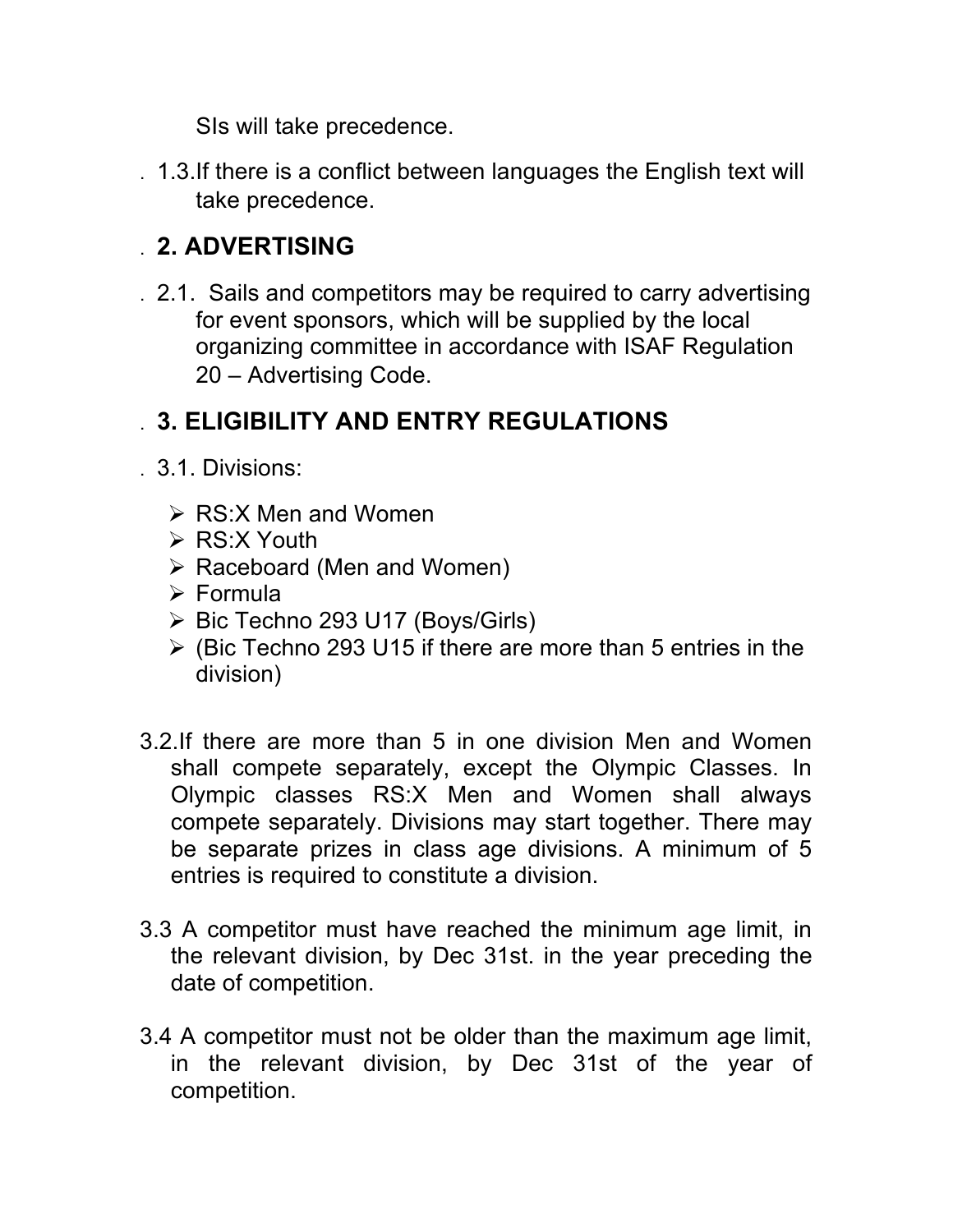3.6. Entry will be on  $15<sup>th</sup>$  August from 1600 hours in Balatonkenese. Entries will be may accepted on 16<sup>th</sup> August two hours before the first possible warning signal. The Entry Fee is **5000 Ft** for all classes (Bic Techno 293, RS:X, Raceboard and Formula).

3.7. Competitors shall carry their own Sail Numbers. The international rules of sail numbers will apply.

3.8.The following documentation will be required at Registration on site: 3.8.1. Proof of valid third party liability Insurance 3.8.2. Proof of age (passport). 3.8.3.A sport doctors permission to compete (only for Hungarian sailors).

## **4. Schedule**

- . 4.1.There will be a maximum 13 races in a series over 5 race days.
- . 4.2.There will be 3 races in planning conditions and 2 in nonplanning conditions. On the last day of racing there will be maximum 2 races and the last warning signal will be no later than 1800hrs.
- . 4.3. Race target time will be 20-25 minutes for all races. This may be varied at the discretion of the Class Race Director.
- . 4.4. Minimum of 3 completed races are required for a valid Championship.
- . 4.5.Unless otherwise directed by the LOA, all competing boards and equipment shall be launched and retrieved from the designated area.
- . 4.6. Event Schedule: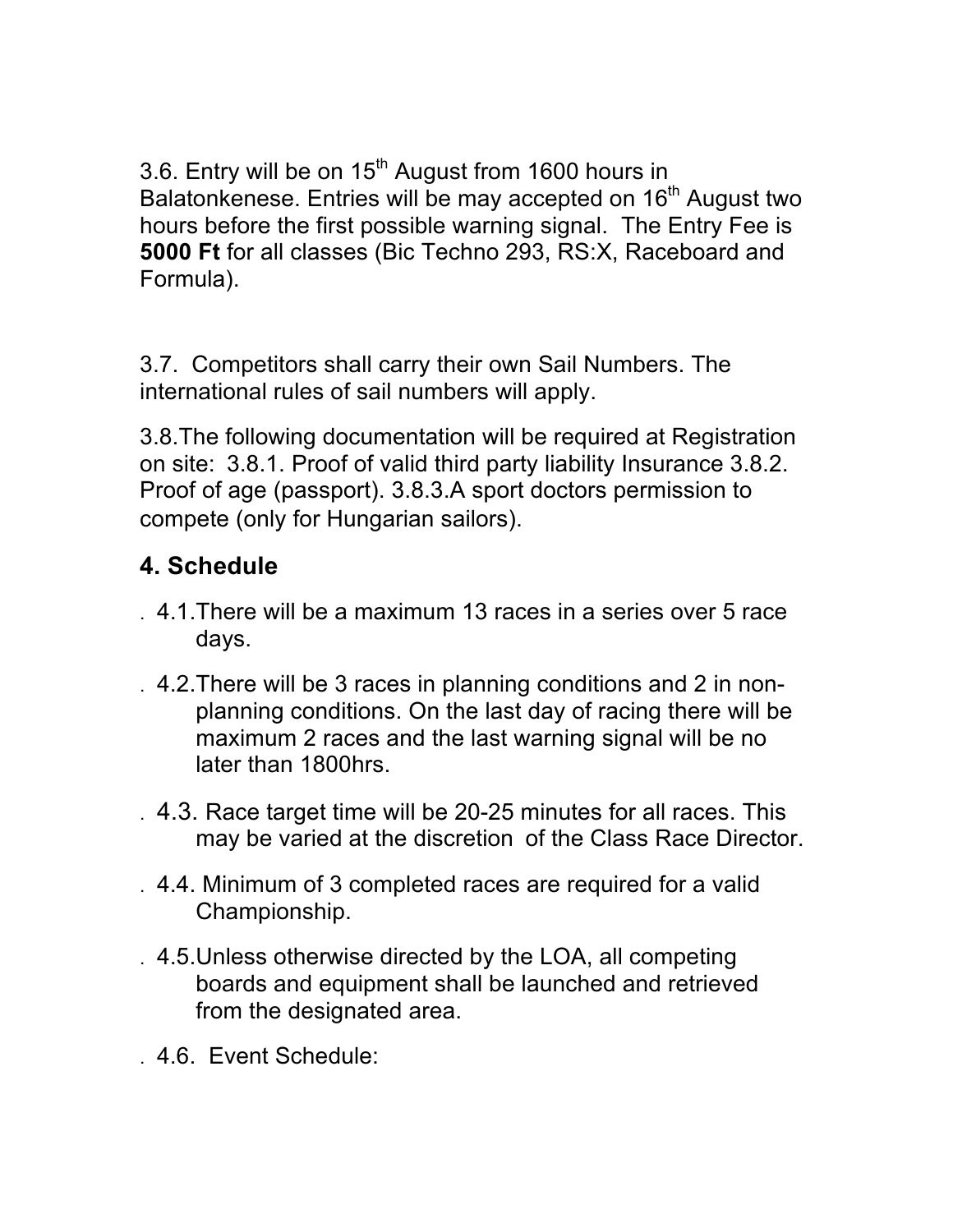| <b>Date</b>             | Day       | <b>Times</b>  | <b>Event</b> |
|-------------------------|-----------|---------------|--------------|
| August 15th             | Friday    | 1600-2000 hrs | Registratic  |
| August 16 <sup>th</sup> | Saturday  | 1000 hrs      | Races        |
| August 17 <sup>th</sup> | Sunday    | 1000 hrs      | Races        |
| August 18 <sup>th</sup> | Monday    | 1000 hrs      | Races        |
| August 19 <sup>th</sup> | Tuesday   | 1000 hrs      | Races        |
| August 20 <sup>th</sup> | Wednesday | 1000 hrs      | Races        |

## **5. EQUIPMENT AND EQUIPMENT CHECKS**

- . 5.1.The equipment is not supplied by the Organizing Authority and all competitors shall use their own equipment.
- . 5.2. In accordance with RRS 78.1, competitors are reminded that they are responsible for making sure that their equipment complies with Class Rules at all times.
- . 5.3. Measurement and equipment checks may be made throughout the event.

#### **6. SAFETY**

6.1. Competitors shall wear a personal flotation device all the time while afloat. Breaking this rule will disqualify the competitor immediately.

## **7. DISCLAIMER OF LIABILITY**

. 7.1. Competitors take part in all races at their own risk. The LOA or any of their officials or representatives or the sponsors or their officials or representatives are not responsible, under any circumstances, for any damage,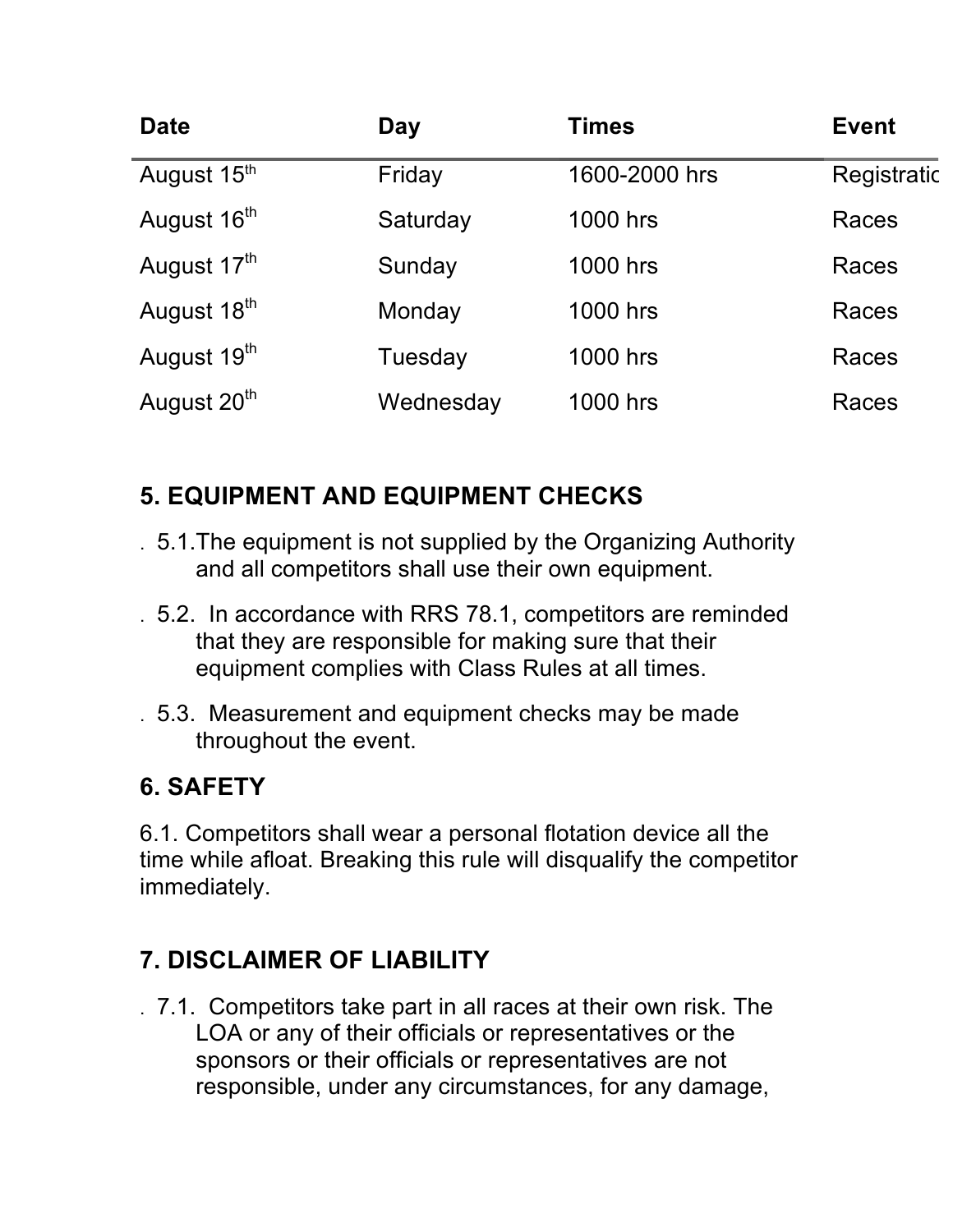loss or injury either ashore or on the water either to persons or equipment, which may result.

. 7.2. Participation in this event, supporting events and in each race in them is at the sole discretion of the competitor and at his/her own risk. Notice is drawn to RRS4.

### **8. INSURANCE**

. 8.1. Competitors shall possess valid third party liability insurance with a minimum cover of 500.000  $\epsilon$ .

## **9. DRUG TESTING**

. 9.1. Competitors are reminded of the ISAF rules and regulations concerning the use of banned methods and substances. Notice is drawn to RRS5.

## **10. TELEVISION AND MEDIA**

10.1. In registering for the event, competitors automatically grant to the LOA and the Hungarian Windsurfing Association the right in perpetuity to make, use and show from time to time at their discretion, any motion pictures, still pictures and live, taped or filmed television and other reproductions of them, taken during the period of the event, for the said Championship as defined in the Notice of Race and Sailing Instructions in which he/she participates without compensation.

#### **11. Courses**

**11.1** Courses shall be as described in the Sailing Instructions.

#### **12. Venue**

12.1 Balatonkenese, Kikötő Street 138. / Honvédelmi Minisztériumi Camping